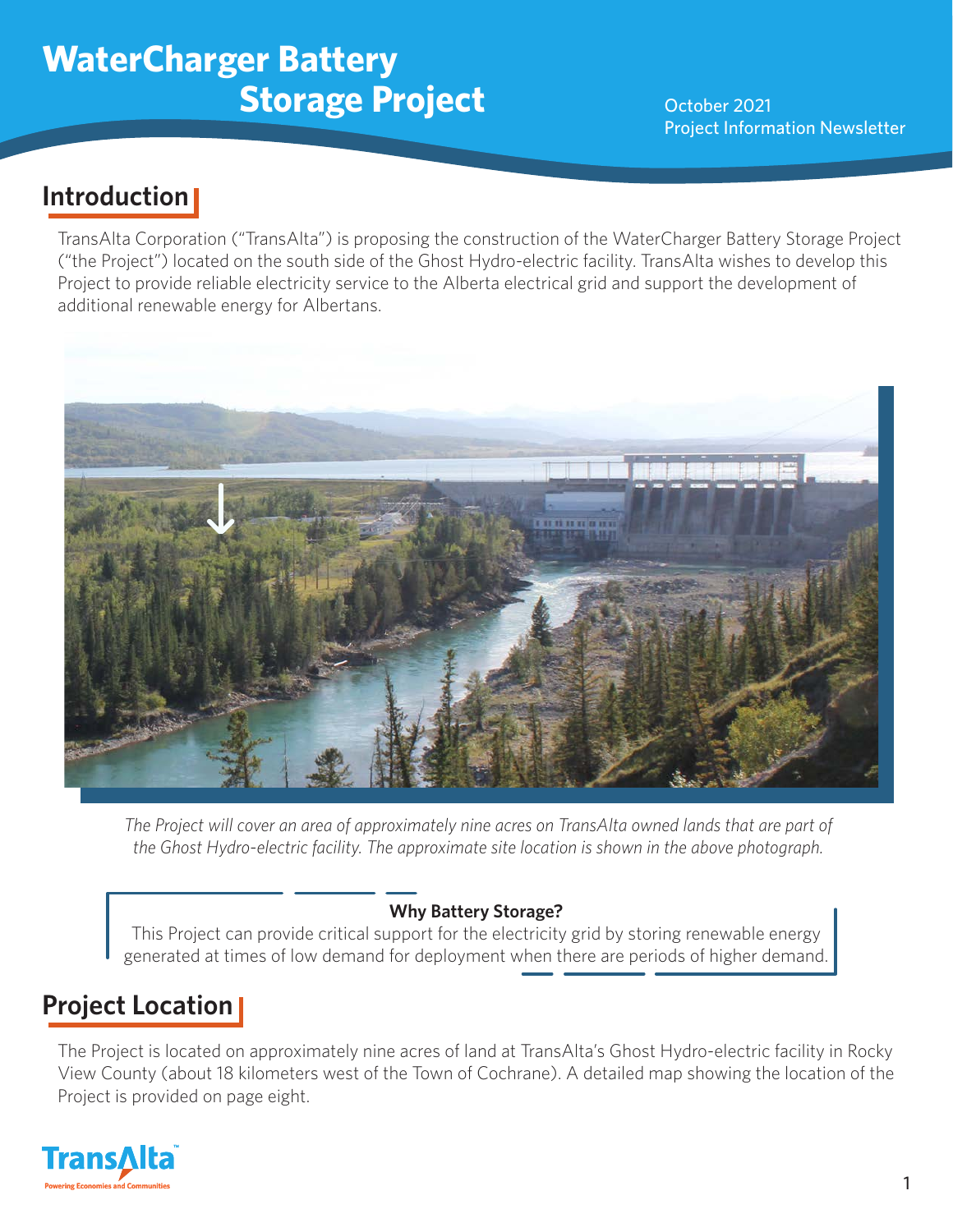### **Project Capacity and Development**

TransAlta anticipates constructing the Project in two phases to store up to a maximum of 180 megawatts ("MW") of power to provide support to the Alberta Interconnected Electric System ("AIES").

- Phase 1 (2021-2023) 80-100 MW
	- As outlined in the map on page eight, the first phase of the battery Project will have a capacity of 80-100 MW on approximately three acres of land with an anticipated operation date in 2023.
- Phase 2 (Potentially 2025) 80-100 MW
	- Depending on future market conditions and available technology, the second phase will have a similar capacity and will be located east of the Phase 1 site.

The battery facility will typically be charged by electricity produced by the existing Ghost Hydro-electric facility when demand is lower, for example at night. The electricity stored within the battery will be used to support the reliability of Alberta's electricity grid.

## **Battery Energy Storage System**

TransAlta continues to review different battery manufacturers to select a battery that utilizes industry-leading technology taking into consideration safety, reliability and performance. The modules that house the battery can vary in size depending on the manufacturer but will generally look similar when placed together within the fence line of the storage site.



Although TransAlta is determining the battery vendor to be used, the 3D architectural rendering above provides a potential visual of the Project layout at the site.

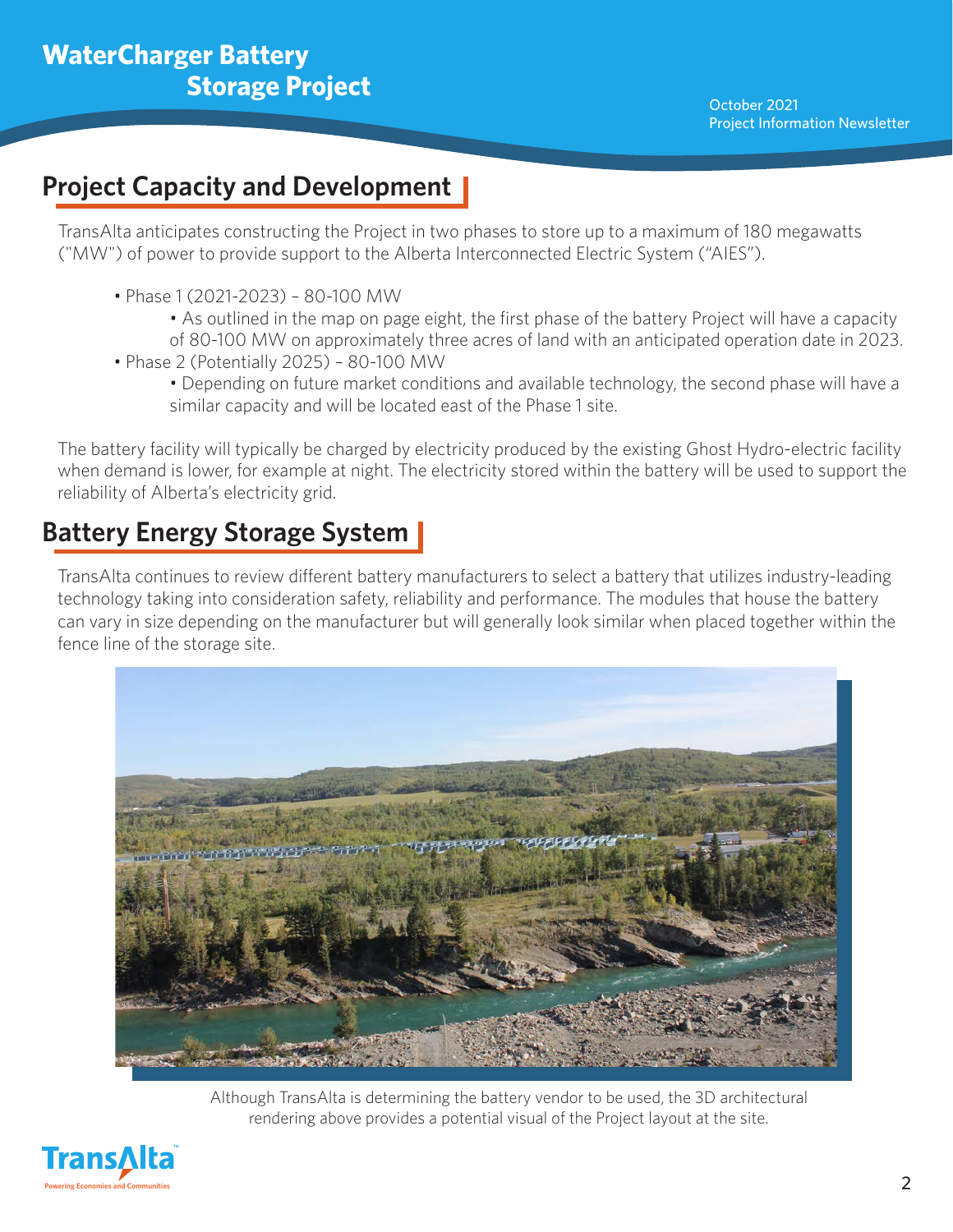Modules may vary per phase and the 3D architectural rendering on the previous page shows complete usage of the area, however the space may not be completely filled depending on the battery manufacturer that is chosen. TransAlta anticipates the size of the modules will be in the ranges noted below. The dimensions will be finalized once a battery type is determined.

| Width           | Depth           | <b>Height</b>  |  |
|-----------------|-----------------|----------------|--|
| $5 - 10$ meters | $1 - 35$ meters | $2 - 3$ meters |  |

Depending on the type of battery storage technology used, the number of modules anticipated for both Project phases would not exceed 200 modules.

## **Proposed On-site Equipment**

The majority of the onsite equipment will be the individual battery modules as described above, but will also include medium-voltage step-up transformers, an electrical collection system, switchgear, automation and controls and a connection to the substation. The connection to the existing substation is expected to be through a distribution line(s) at 13.8 kV or 34.5 kV as shown in the orange boundary in the map on page eight.



Battery modules located at TransAlta's 10 MW WindCharger facility in southern Alberta – the first utility-scale lithium-ion battery storage facility in Alberta.

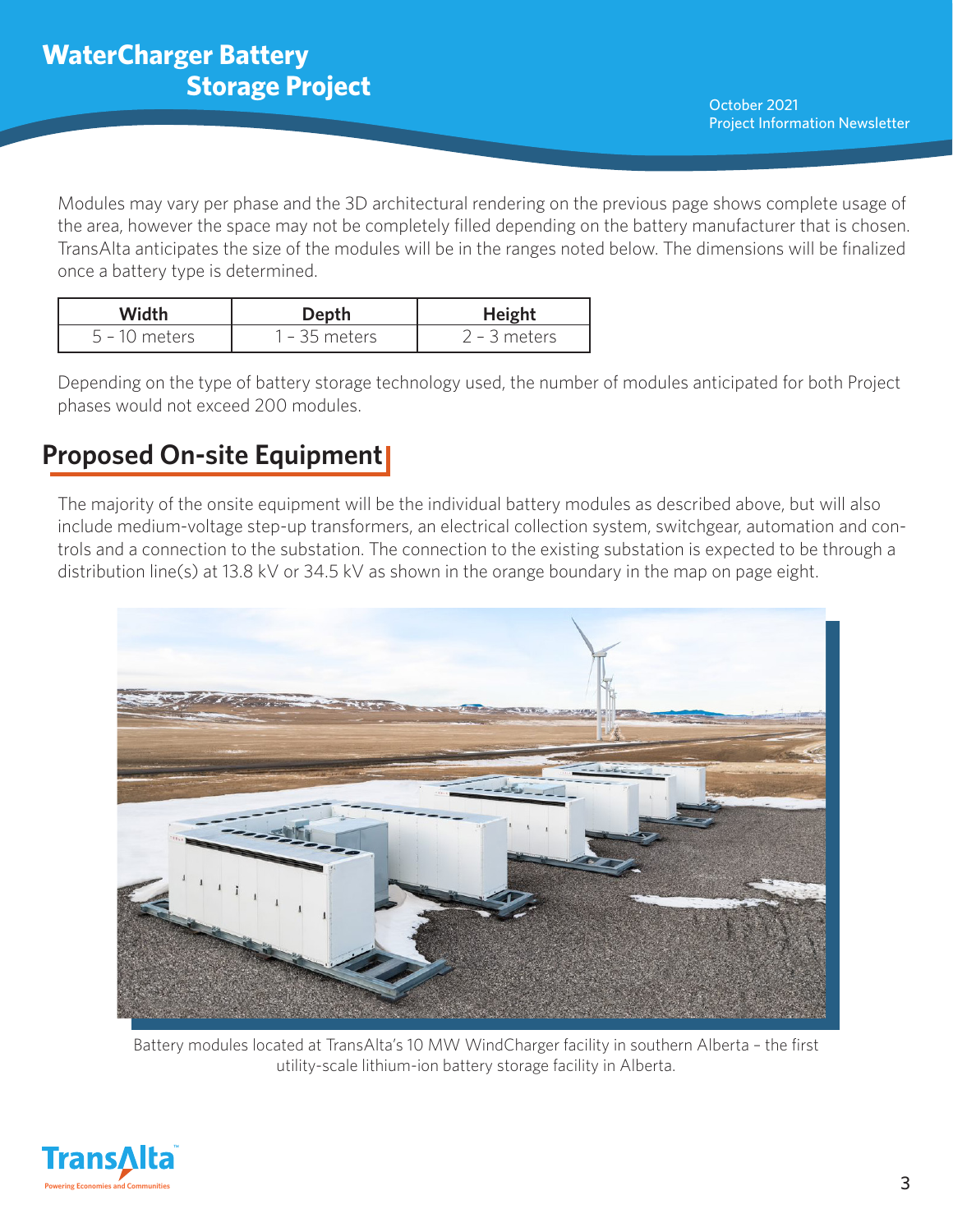## **Connection to AIES**

TransAlta is working with the Transmission Facility Owner and the Alberta Electric System Operator to understand potential options that may exist to connect at, or adjacent to, the Ghost substation. Once a connection is determined it will be shared with the public for feedback.

## **Project Construction**

After receipt of regulatory approvals, the first phase of Project construction is expected to commence in the second quarter of 2023. Construction will continue into the third quarter of 2023, with commissioning and commercial operations scheduled for the fourth quarter of 2023. A construction workforce of approximately 60-80 people will be on site during the peak construction period in either the second or third quarter of 2023. A second phase of the battery storage modules may be constructed starting in the 2025 timeframe however, this timeframe is subject to change.

## **Environmental Assessments**

The following field surveys were completed from the spring to the fall of 2021:

- Amphibian surveys
- Wildlife sweep, including raptors
- Early rare plant survey and vegetation assessment
- Sharp-tailed grouse survey
- Topsoil survey
- Wetland survey

The results of the assessments completed so far indicate that no species at risk were found in the immediate area. The Project will also not impact any identified wetlands.

Additionally, a Historical Resources Impact Assessment ("HRIA") will be completed in the fall of 2021 to ensure no historical resources could be impacted. Findings of the HRIA will be included within the Alberta Utilities Commission ("AUC") application.

The Project does not require water and there will be no impact to river flows and/or fish and fish habitat.

## **Noise Impact Assessment**

A Noise Impact Assessment ("NIA") will be conducted in the fall of 2021. The NIA will evaluate the potential noise impacts taking into consideration existing and proposed infrastructure in the area. The Project has a low noise profile and it is expected that the NIA will confirm that the Project will meet the permissible sound levels per the Alberta Utilities Commission *Rule 012: Noise Control.* A copy of the NIA will be included as part of the AUC application.

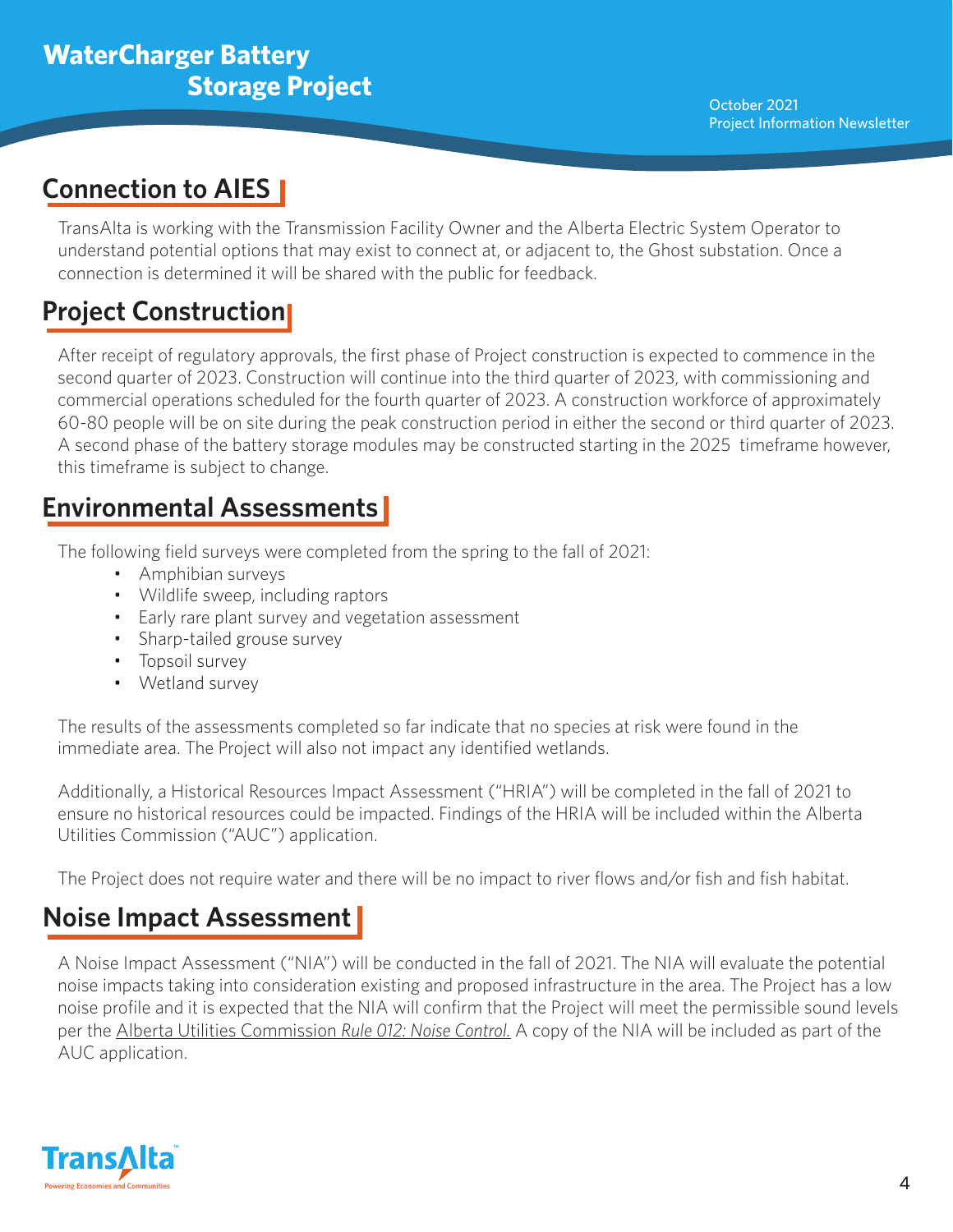### **Regulatory Requirements**

TransAlta is planning to file its Project application to the AUC in December 2021. Prior to filing our AUC application, TransAlta is seeking feedback related to the Project from Indigenous groups and local stakeholders. Please forward any questions or concerns to the Project email at: TransAltaWaterCharger@maskwaenv.com or telephone: **1-888-893-8054.**

The AUC is committed to ensuring that Albertans whose rights may be directly and adversely affected by a project are informed of the application and have the opportunity to have their concerns, heard, understood and considered. We recommend a review of the AUC brochure – *[Participating in the AUC's independent review process](https://www.auc.ab.ca/regulatory_documents/Reference/PublicInvolvementBrochure.pdf#search=Participating%20in%20the%20AUC%27s)*, which provides an overview of the application process.

If you have questions regarding the AUC's process, please contact the AUC at: 310-4282 (in Alberta) or 1-833-511-4282 (outside Alberta) or by email at: info@auc.ab.ca

Alternatively, for additional information visit the AUC's website at: www.auc.ab.ca

Development and building permits will be filed with Rocky View County as required.

## **Preliminary Project Schedule (Subject to Change)**

|                                                    | Q2/Q3 2021 | Q4 2021 | 2022  | 2023  | 2025 |
|----------------------------------------------------|------------|---------|-------|-------|------|
| Environmental<br>assessments                       |            |         |       |       |      |
| Stakeholder &<br>Indigenous<br>engagement          |            |         |       |       |      |
| <b>AUC</b> application<br>submission               |            |         |       |       |      |
| <b>Receipt of</b><br>approvals &<br>permits        |            |         | Q2/Q3 |       |      |
| 1 <sup>st</sup> Phase<br>Construction              |            |         |       | Q2/Q3 |      |
| 1 <sup>st</sup> Phase<br>Commissioning             |            |         |       | Q4    |      |
| 2 <sup>nd</sup> Phase<br><b>Construction (TBD)</b> |            |         |       |       |      |

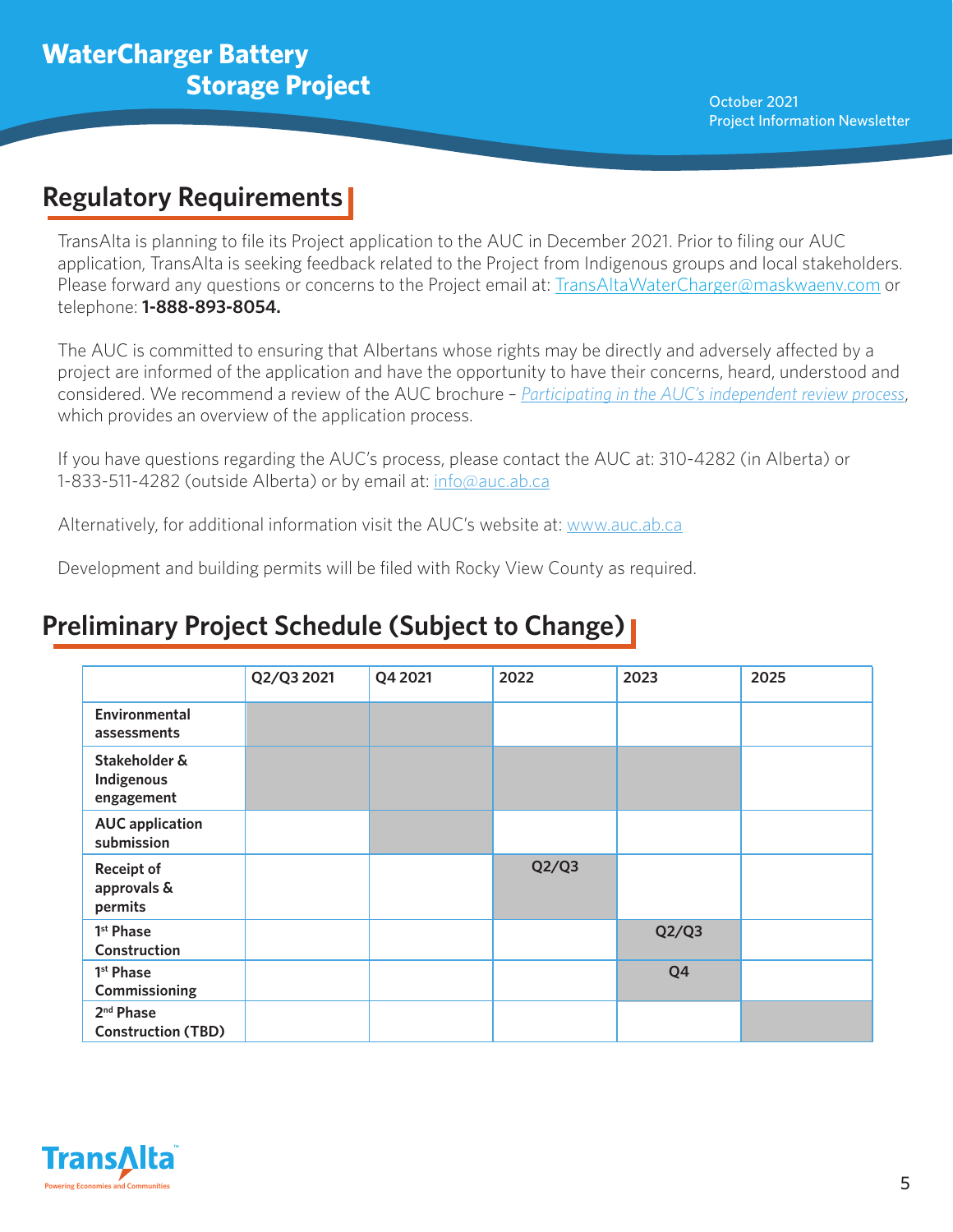### **Emergency Response Plan**

TransAlta maintains detailed Hydro Emergency Response Guides for its hydro-electric facilities with specific information for each facility. The Hydro Emergency Response Guides provide detailed actions for TransAlta personnel to take in the event of a medical emergency, a dam breach or flooding, fire and evacuation, an environmental spill and security incidents. TransAlta also maintains Emergency Response Preparedness Plans and shares these plans with Indigenous groups, municipalities and other stakeholders.

TransAlta will review the Emergency Response Plan for the Ghost Hydro-electric site and adjust as required to ensure detailed plans are developed for the battery energy storage facility. Emergency response training sessions for the battery facility will be provided for local authorities (Rocky View County and the Municipal District of Bighorn) and Indigenous groups as necessary.

## **Questions and Answers**

**1. Why did you choose the Ghost Hydro-electric facility for the location of the WaterCharger Project?** TransAlta took into consideration several criteria when evaluating our different hydro-electric sites within Alberta. The criteria included environmental impacts, flooding risks and other hazards, transmission capacity, terrain and land availability. The Ghost Hydro-electric facility was the most viable choice taking into consideration the selection criteria.

#### **2. Do the batteries create any emissions?**

Normal operation of the battery storage facility will not result in any emissions and will provide support for non-emitting renewable generation on the Alberta electricity grid.

#### **3. Is there any waste from the battery modules that could leach into the ground?**

TransAlta is selecting the batteries keeping safety top-of-mind and no waste is produced from the batteries during normal operation. The battery is self-contained and TransAlta will perform ongoing maintenance and inspections to ensure the integrity of the system.

#### **4. What is the lifespan of the batteries?**

The batteries are projected to have a lifespan of 20-25 years and at the end of their useful life, the batteries will be disposed of or recycled in a safe manner according to environmental regulations and the manufacturer's recycling programs.

#### **5. Will the operation of the batteries change water flow in the Bow River?**

The Project will not impact river flows and/or fish and fish habitat in the Bow River. In addition, the Project does not require water for operations.

#### **6. Are the battery units noisy?**

While TransAlta has not yet selected the specific battery vendor, in general, battery energy storage systems have a low noise profile as there are limited moving parts in each module with the exception of the Heating, Ventilation and Cooling (HVAC) systems. Since the HVAC system is enclosed within each battery storage module, noise is minimal.

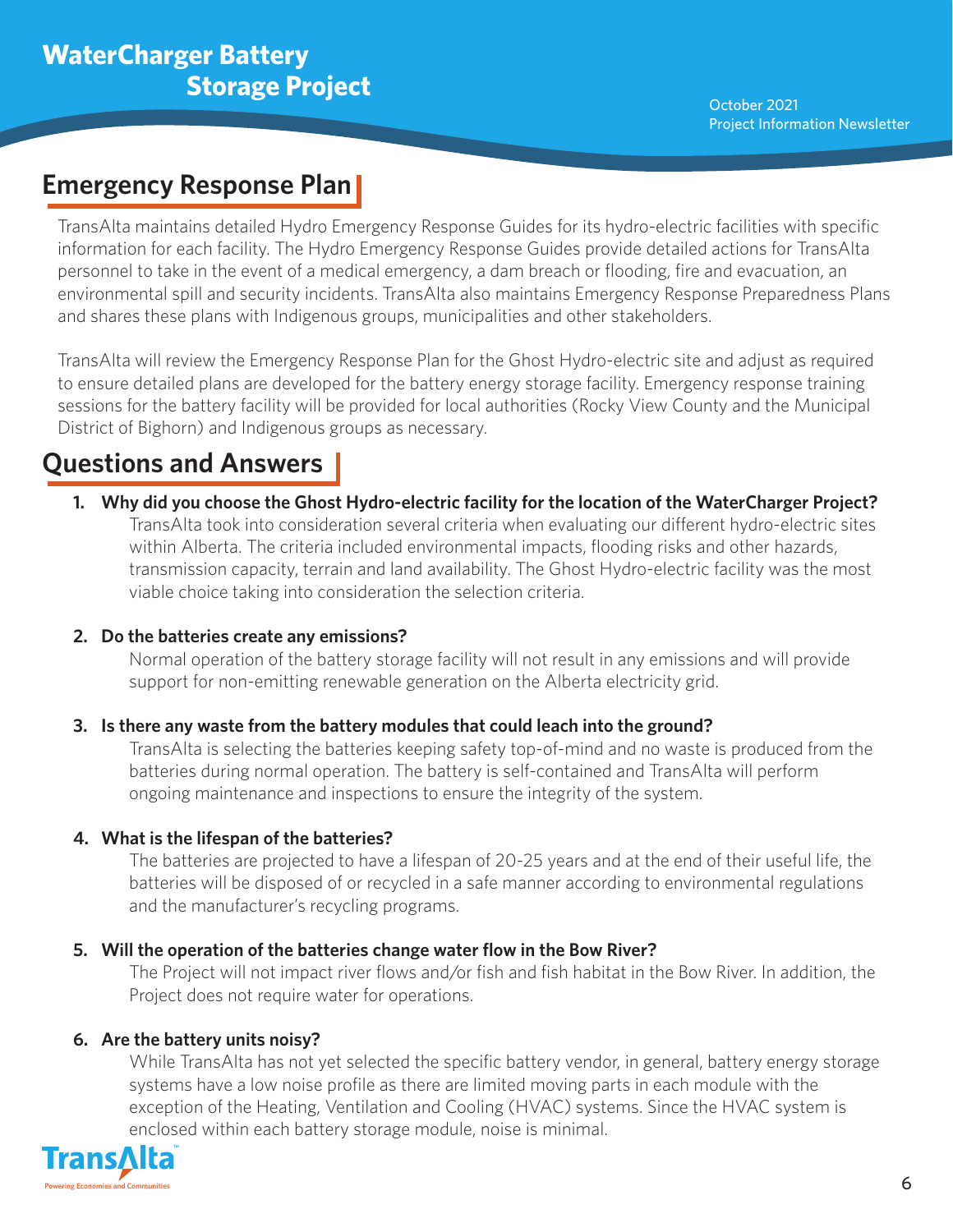#### **Questions and Answers (continued)**

TransAlta is preparing a (NIA) for the Project. The NIA will evaluate the potential noise impacts taking into consideration existing and proposed infrastructure in the area. The NIA will confirm that the Project will meet the permissible sound levels per the Alberta Utilities Commission *Rule 012: Noise Control.* A copy of the NIA will be included as part of the AUC application.

#### **7. What steps is TransAlta taking to maintain a safe battery storage facility?**

Safety is paramount to TransAlta and is considered in determining the type of battery, the placement of the batteries, our emergency response plans and throughout the construction and operation of the facility. TransAlta will prepare emergency response plans for the battery storage facility and local first responders will be provided with information and training on how to respond in the unlikely event of a fire or other emergency.

#### **8. How do you determine the placement of the battery modules?**

TransAlta is working with an engineering firm on the front-end engineering and design and part of this analysis includes the selection of the battery storage manufacturer. Once the front-end engineering and design is complete and a manufacturer is selected, TransAlta intends to provide details regarding the footprint and the placement of the battery modules within its application to the AUC.

#### **9. What type of foundation will the batteries be built onto?**

Foundations for battery energy storage systems are typically concrete slabs however, soil conditions may require steel-pile foundations with a steel skid or platform on top.

#### **10. How many workers will be on site during the construction period?**

TransAlta is anticipating there will be approximately 60-80 workers on site during the peak construction period for the first phase of the Project.

#### **11. What type of equipment will be onsite during construction?**

Typical equipment anticipated during construction may include flat-bed trucks, skid steers, fork lifts, excavators, compaction machines, pile drivers, concrete trucks and cranes. Size and quantity of the equipment may vary depending on the type of battery installation.

**Questions? Comments? Concerns?** If you have any questions about the WaterCharger Project please contact TransAlta at:

Information about the Project is available on our website www.transalta.com/projects-in-development

**Email:**

TransAltaWaterCharger@maskwaenv.com

**Phone: 1-888-893-8054**